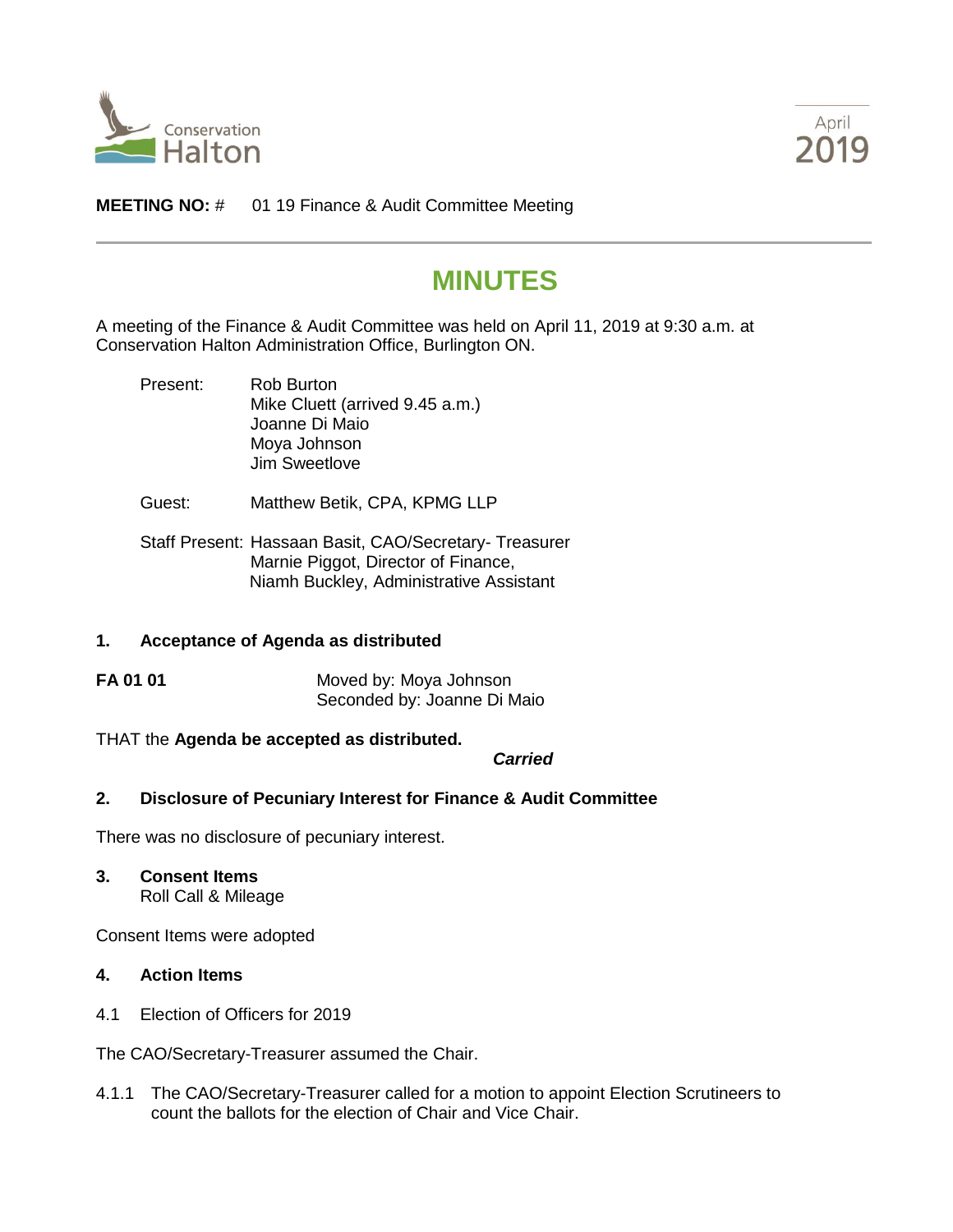



**FA 01 02** Moved by: Moya Johnson Seconded by: Joanne Di Maio

THAT Marnie Piggot, Director, Finance, and Niamh Buckley, Administrative Assistant **be appointed as scrutineers in the event of an election and that all ballots be destroyed by the scrutineers afterwards**.

#### *Carried*

4.1.2 The CAO/Secretary-Treasurer called for nominations for the position of Chair of the CH Finance & Audit Committee for 2019.

It was Moved by Moya Johnson that Rob Burton be nominated for the position of Chair for 2019.

The CAO/Secretary-Treasurer called for nominations for a second time. There were no nominations.

The CAO/Secretary-Treasurer called for nominations for a third time. There were no nominations.

The CAO/Secretary-Treasurer called for a motion to close nominations for the position of Chair of CH Finance & Audit Committee for 2019.

**FA 01 03** Moved by: Jim Sweetlove Seconded by: Moya Johnson

THAT nominations **be closed for the position of Chair of CH Finance & Audit Committee 2019.**

#### *Carried*

Rob Burton confirmed he would allow his name to stand and thanked all present.

The CAO declared Rob Burton, by acclamation, to the position of Chair of CH Finance & Audit Committee for 2019.

4.1.3 The CAO/Secretary-Treasurer called for nominations for the position of Vice Chair of CH Finance & Audit Committee for 2019.

It was Moved by Moya Johnson that Jim Sweetlove be nominated for the position of Vice Chair of CH Finance & Audit Committee for 2019.

The CAO/Secretary-Treasurer called for nominations for a second time. There were no nominations.

The CAO/Secretary-Treasurer called for nominations for a third time. There were no nominations.

The CAO/Secretary-Treasurer called for a motion to close nominations for the position of Vice Chair of CH Finance & Audit Committee for 2019.

**FA 01 04** Moved by: Moya Johnson